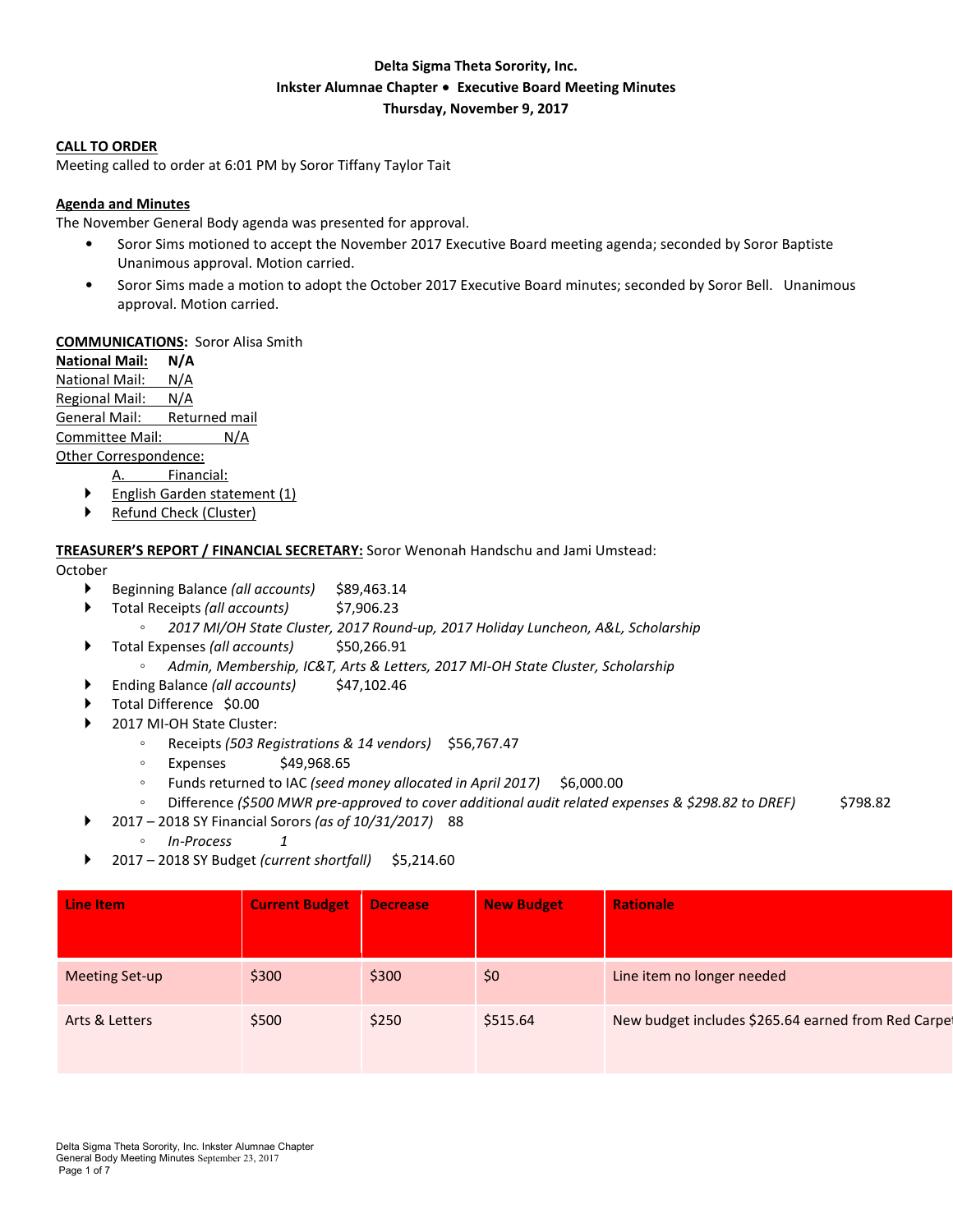| <b>GEMS</b>                         | \$1000 | \$500 | \$500 | Changes from Grand Chapter policies to fund raising |
|-------------------------------------|--------|-------|-------|-----------------------------------------------------|
| <b>NPHC</b>                         | \$360  | \$160 | \$200 | Removed event ticket cost from original request     |
| <b>EMBODI</b>                       | \$80   | \$80  | \$0   | <b>Inactive</b>                                     |
| Local Ads                           | \$1000 | \$300 | \$700 | Align with 2016 - 2017 SY spend = \$695             |
| <b>Physical &amp; Mental Health</b> | \$600  | \$100 | \$500 | Align with other committee budgets                  |
| <b>Voter Registration</b>           | \$300  | \$300 | \$0   | No upcoming elections, move to 2018 - 2019 SY Budg  |

In addition, we need to retain the \$6000 seed money from the 2017 MI/OH State Cluster versus returning to savings to cover the current sho

### **ADMINISTRATION**: Soror Tiffany Taylor Tait

- THANK YOU! SORORS!
- Chapter Picture and Headshots
- Political Awareness and Involvement HIV Awareness Seminar for Seniors Sat. 11/4/17
- Delta Academy Induction Ceremony Sat. 10/14/ Δ Academy & Community Service Partnership Gleaners Bank Service Day Sat.11/4/17
- Economic Development Flex Your Financial Muscle Investment Series Tues.10/17& 10/24;Cash Mob S&S Intimates Sun. 11/5/17
- Heritage and Archive Reactivation Kickoff Meeting Mon.11/6/2017
- Physical and Mental Health Breast Cancer Awareness Display
- Political Awareness and Involvement School Fund Communication &Activism
- WELCOME! Soror Tammy Chambers Prince May Week 2018 Co-Chair
- Nominations and Elections Webinar Monday, November 6, 2017 9-11p.m.
- Finance Webinar Tonight@ 10p.m.
- Quarter 1 Audit Complete
- Audit Report Complete Montgomery & Company, PLLC Southfield, MI 10/19/17
- Budget Requests for Next Quarter
- Membership Intake Results/ What's Next for IAC?
- Chapter Participation in our IAC Events
- Strategic Communication Ideas for our Service Area
- Review and approve in advance all chapter publications and committee communications and commitments
- Eboard Meeting Location Caroline Kennedy Library (\*except April 18, 2018)
- Monthly Chapter Meeting Location: Simmons Center Sisterhood Hour 10 a.m.
- I will continue to forward all email communication sent from interested stakeholders/ please follow-up with Soror 1<sup>st</sup> VP on any impending partnerships
- Committee Conference Calls send notification 0ffice 365 to inform all members to encourage participation
- Complete Login of Office 365 account ict@inksterdeltas.org
- **National**
- DREF's Delta Relief Fund. Please visit www.deltafoundation.net to make your one-time donation today and/or sign up to pledge your tax deductible recurring gift of \$22 per month for the next twelve (12) months.
- Discontinuance of Membership Stickers Mailing Please be advised that National Headquarters will NOT produce or mail the traditional membership stickers to chapters and Members-At-Large (MAL) for the FY 2017 – 2018 or FY 2018 – **2019. This**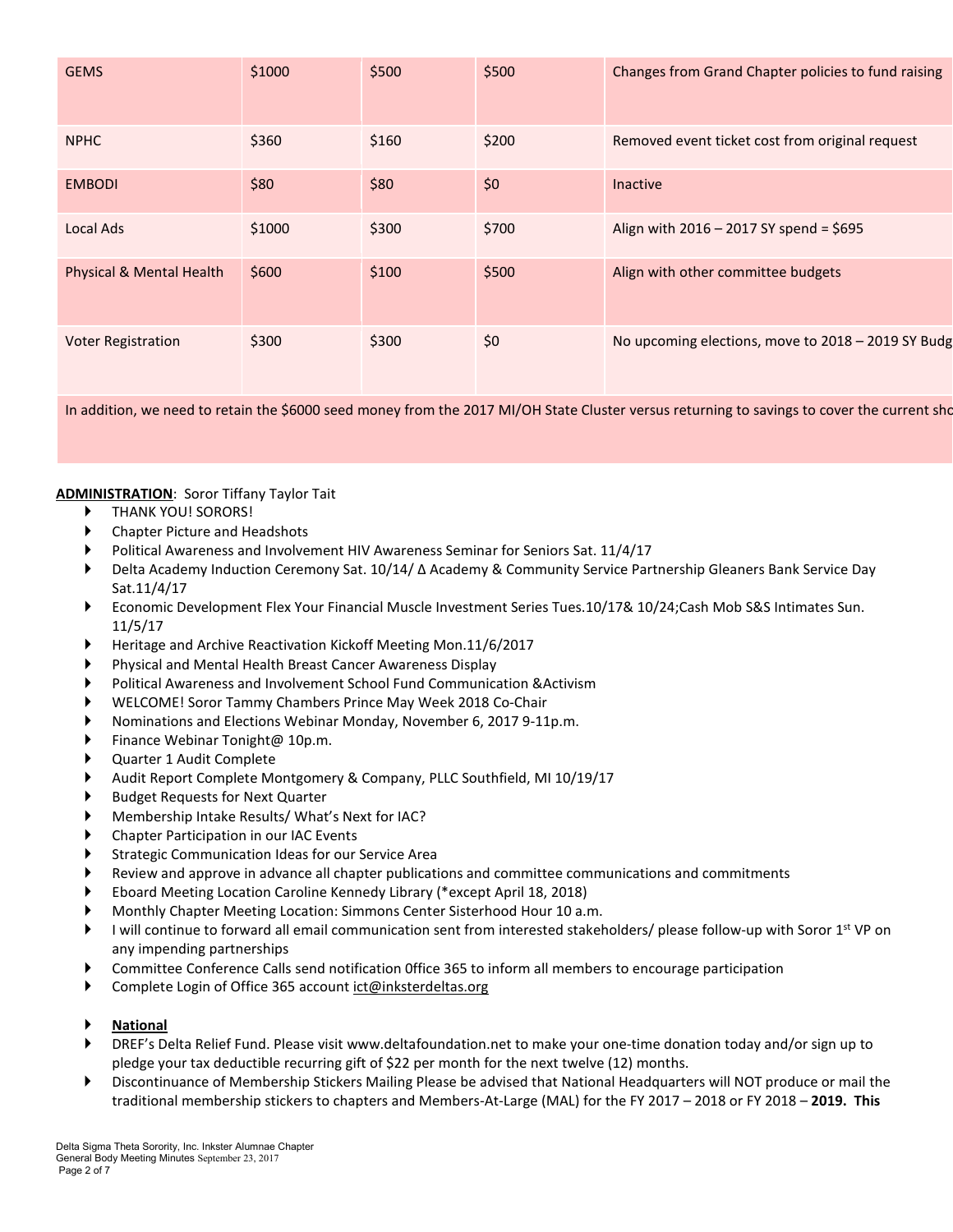decision was not made without significant consideration and research, however, the cost to produce, prepare and mail the stickers proved far too prohibitive. Saved \$15,000

Delta Days In the Nation's Capital (DDNC) March 10-13th 2018 More Information Forthcoming

# **Regional**

▶ 48<sup>th</sup> Regional Convention Cincinnati, Ohio August 16, 2018 Mark Your Calendar

# **ACTION ITEMS:**

- Budget Recommendations
- UPCOMING EVENTS (within 30-60 days):
- \$cholarship Clinic Saturday, November 11, 2017 1p.m. Caroline Kennedy Library Open to the Public
- Holiday Celebration Hayden's Bar and Grill Saturday, December 2,2017 immediately following chapter meeting Affairs by Elegance Westland, MI
- Socks for Seniors December 3, 2017
- Community Service December 15, 2017
- HOLIDAY RECESS 2017

## Founders Day Celebration January 2018

## **UPCOMING EVENTS (within 30-60 days):**

- Red Carpet Event Tomorrow October 13, 2017 at 6pm Emagine Theater Canton, MI. \$20
- MI/OH Presidents Council Meeting Saturday, October 21, 2017 1:00 p.m.
- Chapter Picture Monthly Saturday, October 28, 2017 (Eboard promptly at 9:30 a.m.) Attire; Black Blazer, Solid Red Dress, Pearls, Neutral Hose, Black Shoes, & Our Chapter Picture

## **PROGRAM PLANNING:** Soror Kennetha Mentor

### **PAST EVENTS**

- Great events/activities:
	- Economic Development (Flex Your Financial Muscle Workshop and Cash Mob at S&S Intimates
	- Physical and Mental (Breast Cancer Awareness Month)
	- International Awareness (HIV Awareness in Senior Citizens Workshop)
	- Delta Academy and Community Service (Gleaners Food Bank Service Project)

### **UPCOMING EVENTS**

- Background Screenings are due November 15.
- Committee chairs please make sure you complete the Demographics Form within 2 weeks of your events and submit to 1stvp@inksterdeltas.org.
- Committee chairs please review the Midwest Region Awards submission form sent out via email on October 22, 2017. We are planning to submit for awards in every category. If you need assistance, please see Soror Mentor.

### **MEMBERSHIP:** Soror Juanita Bell

Midwest Region Retention & Reclamation

 Midwest goal of reclaiming 650 members. We need all sisters on deck to reach those who have been away and show them how much more powerful the sorority can be with them in the number. What better way to continue our efforts than to utilize one of our most used powerful communication tools...Social Media.

Here is your charge: On the 13th of every month, starting with November, copy the designated phrase with hashtags and post to your Facebook page, tagging your base of sorors (in the Midwest or not). Let's re-energize our sisters and put others on notice that Delta is a movement, not a monument.

NOVEMBER 13TH (add the #of years you've been a Delta)

- My DST Line Sisters, are as fly today as they were XX years ago. Together we can make a difference, will you join me...
- #dstGreekLife
- #dstmylinesistahsrock
- #dstredbottomretention

### **Upcoming Events:**

- December 2nd IAC Holiday Luncheon (immediately following chapter meeting)
	- Hayden's Grill and Bar 39895 Ford Road, Canton MI (\$25.00 per person)
	- Please visit our website to register and make your luncheon payment via PayPal before November 26th.
- We are collecting socks for the Vista Maria Celebration of Homeless Children Holiday. Friday December  $15<sup>th</sup>$  from 4-8 pm @ Comfort Inn-Livonia 29235 Buckingham Livonia, MI
- We will collect the socks at the November E-board and December Chapter Meeting as well as at the Holiday luncheon.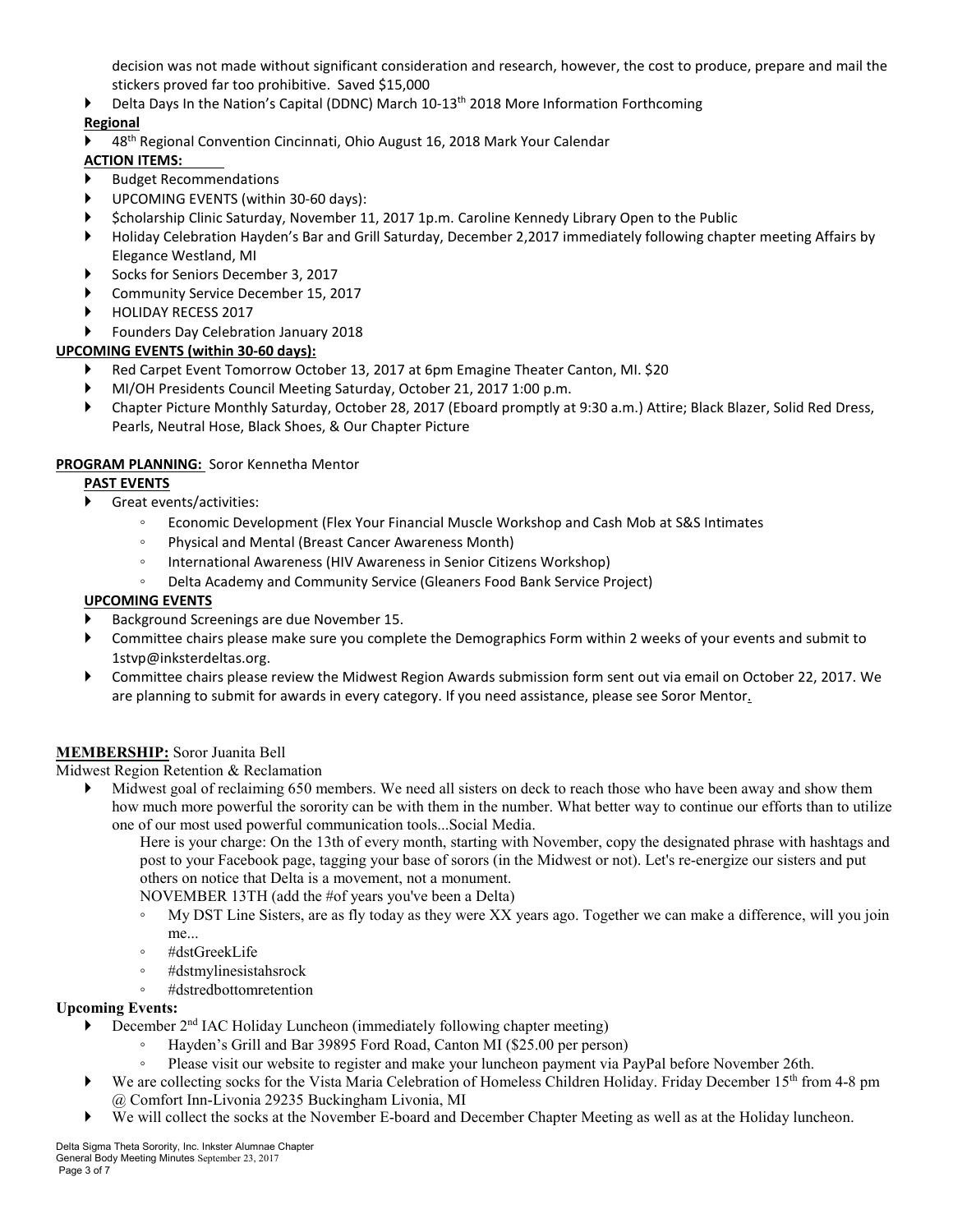Sisterhood gift exchange (Voluntary): If you would like to participate in the sisterhood gift exchange at the holiday luncheon, please bring a \$20.00 wrapped gift. We will play a fun gift exchange game at the luncheon.

# **CHAPTER ACKNOWLEDGEMENTS**

 **December General Body hostesses:** Delois Cain, Patricia Cain, Mildred Campbell, Shareia Carter, Tracy Causey-Bryant, Darrilyn Childress, Eugenia Chunn, Onadette Coleman

## **BIRTHDAYS**

|   | Adrena Crowder    | Nov $5th$            |
|---|-------------------|----------------------|
|   | Vivian Flounory   | Nov $10th$           |
|   | Rosalyn Fluker    | Nov 10 <sup>th</sup> |
| ▶ | Ashley Hardison   | Nov 11th             |
|   | Rolanda Davis     | Nov 28 <sup>th</sup> |
|   | DELTA ANNIVERSARY |                      |
|   | Michele Nelms     | 11/12/70             |
|   | Vivian Kirkland   | 11/19/89             |
|   | Kelly Miner       | 11/23/91             |
|   | Jenita Moore      | 11/23/91             |
|   | Traci Tounsel     | 11/23/91             |

## **DELTA ACADEMY:** Soror Shareia Carter

### **Action Items:**

 $\triangleright$  Please share your words of encouragement/wisdom with our young girls ages 10-14 on an index card and I will read a few of them at each of our sessions. Thank you to those who have responded.

## **PAST EVENTS**

 We partnered with the Community Service Committee and volunteered at Gleaners Food Bank on Saturday, November 4 from 1-3:30pm. We shared a few of the words of wisdom/encouragement before we began our service project.

#### **UPCOMING EVENTS**

- Committee Conference Call, Wednesday, November 29 at 9pm (605-468-8003, 169951#)
- Community Service Project "Socks for Seniors", Sunday, December 3 Location and Time is TBA.

### **DELTA GEMS:** Soror Danita Tucker

**Past events**

 At our last meeting the GEMS elected their officers: President-Mariah Tucker (senior), Vice President-Chantel Ledoux (senior), Secretary -Myranda Ivey (junior), Treasurer - Madison Brydie (sophomore) Chaplin - Kennedy Booker (sophomore).

# **Upcoming events**

- Our next activity, we will be attending the IAC Scholarship Clinic, Nov 11th, 1:00pm-2:30pm at the Caroline Kennedy Library,
- For December we will be attending the Advantage Living Center, 25330 W. Six Mile, Redford, MI for bingo with the residents, Saturday, Dec 9th, 2:30pm-4:30pm. We are asking you to please bring socks, scarves, crossword puzzle books, etc. to our next chapter meeting Dec 2nd.
- Our next committee call is Dec 4th at 8:30

### **Scholarship/Fundraising**: Soror Ayanna McConnell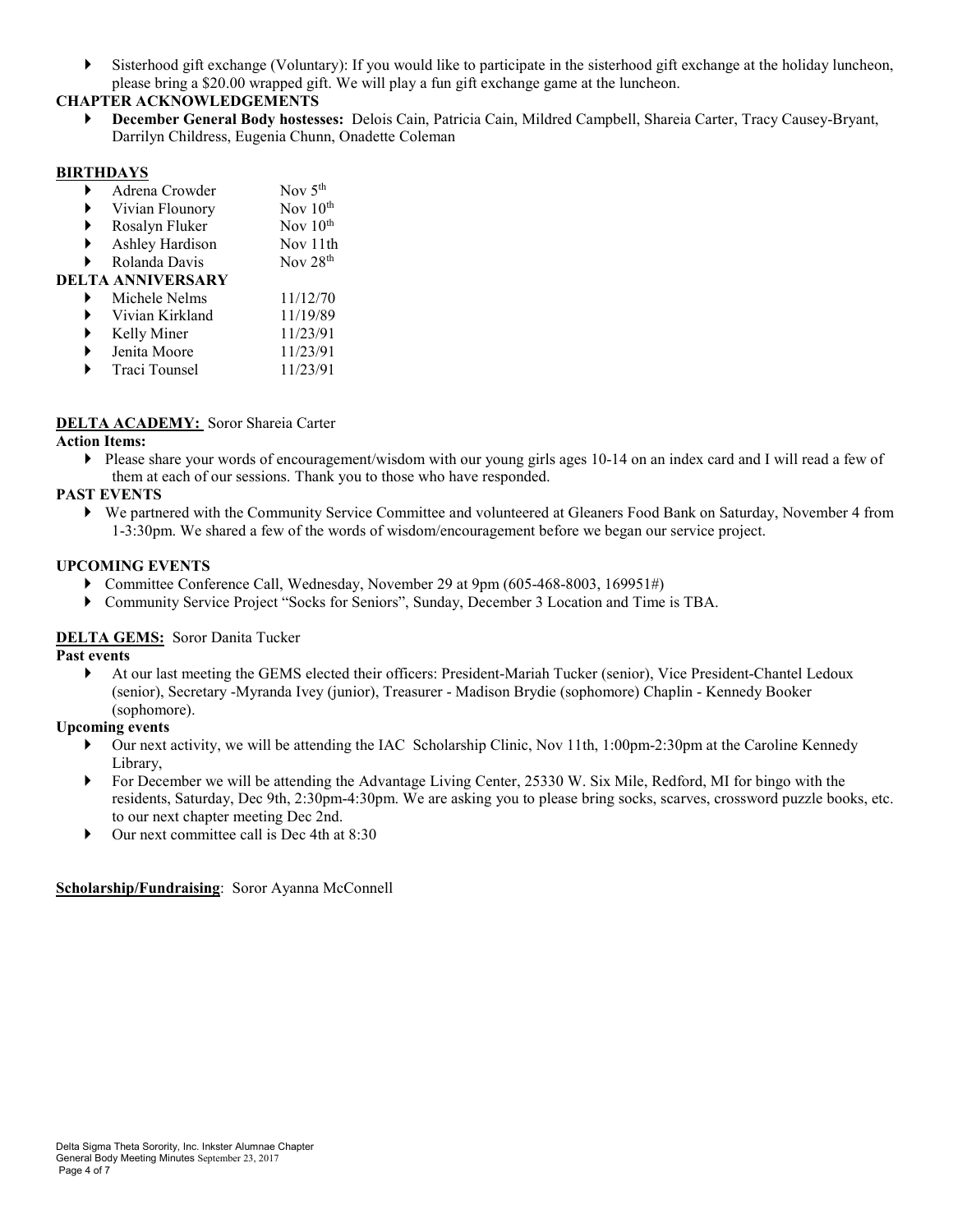

- **ACTION ITEMS:**
	- ▶ Color Purple Nov. 7th- 12th
		- Please bring ticket stubs to E-Board or Dec. Chapter Meeting for a gift card raffle

### **UPCOMING EVENT:**

Poetic Jazz Café, Feb. 9, 2018

### **Physical & Mental Health**

### **PAST EVENTS**

**Breast Cancer Awareness Informational Display Table** 

### **UPCOMING EVENTS:**

- Go Red Women's Heart screening February 2018
- March of Dimes Walk April 28, 2018
- Mental Health Awareness May, 2018
- World Sickle Cell Awareness Day June 19,2018

### **INTERNATIONAL AWARENESS AND INVOLVEMENT**: Soror Hurst

- Join the International Involvement & Awareness Committee in wearing Red on Friday , December 1st for World's Aids Day.
- Conference Call on the 2nd Tuesday of each month at 9pm. Conference number(215) 895-2338 Access code: 861826

### **POLITICAL AWARENESS:** Soror Lisa Harston-LeDoux

Expungement Fair

May 19,2018

American International Academy School, Inkster Campus

27100 Avondale St, Inkster 48148

Time: 10am-2pm

Social Action /Political Awareness Moment

Destination 22: At least 22 sorors to donate \$22, to assist collegiate sorors to participate in DDNC. Donations due by 1/13/2018

Delta Sigma Theta Sorority, Inc. Inkster Alumnae Chapter General Body Meeting Minutes September 23, 2017 Page 5 of 7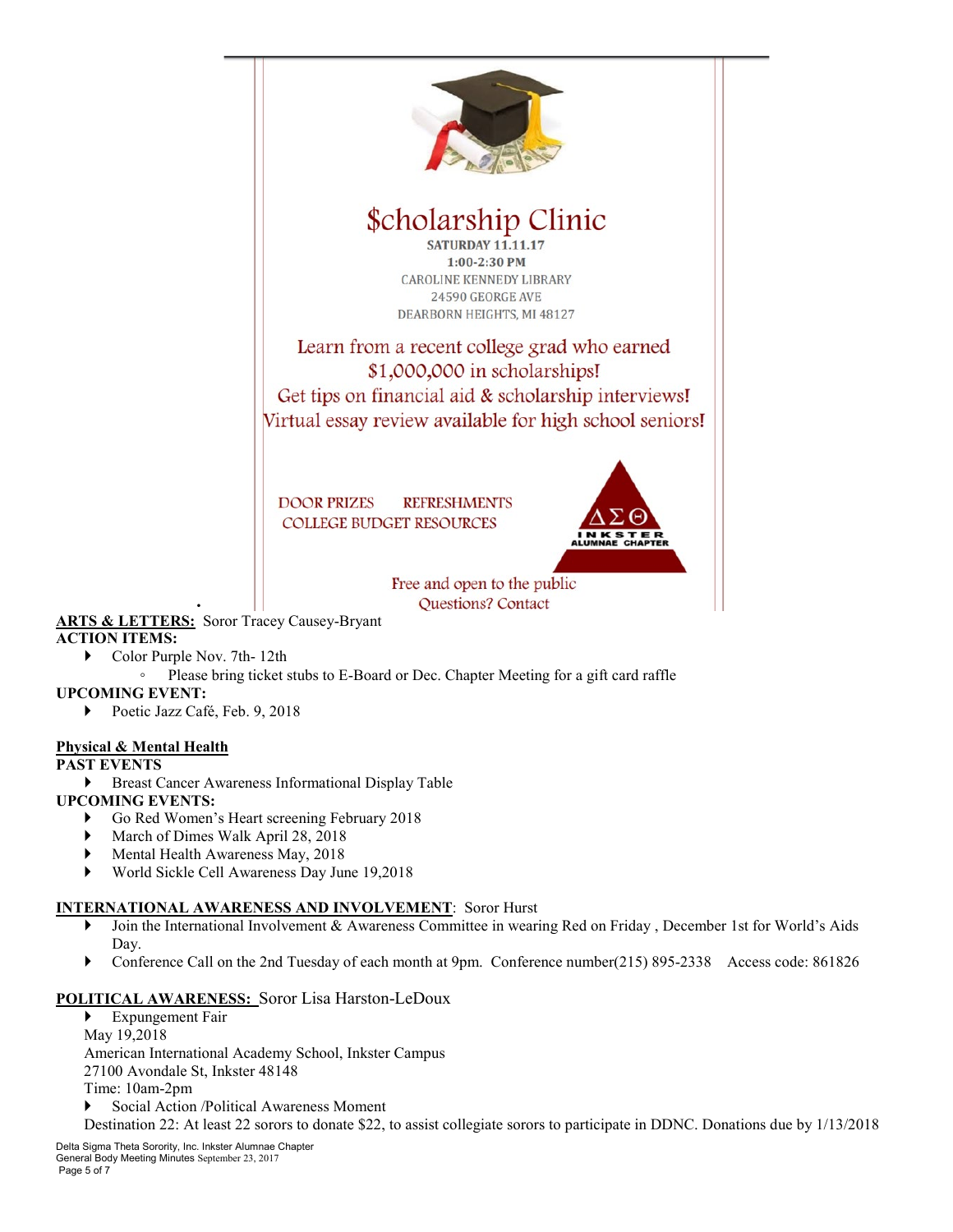- Next conference call: Wednesday, Nov 8,2017 at 9:00pm
- Dial in # 563-99-2090, access code# 393789

# **COMMUNITY SERVICE:** Soror Treva Smith

# **PAST EVENTS:**

- ▶ Conference call on November 1, 2017 at 8:00pm
- Partnership to serve at Triumph Church Northville for their Harvest Night, due to low chapter participation was cancelled **UPCOMING EVENTS:**
	- Community Service will support the NPHC Celebration of Homeless Children at Vista Maria 20651 Warren, Dearborn Heights on December  $15<sup>th</sup>$  6pm – 9pm arrive at 4:30pm to help set up. Seeking volunteers for this event from our chapter and the community. Another opportunity to serve our community in available capacities. A link will be available for sign up under Events tab of website.
	- Community Service will join voices with Delta Academy for Christmas Caroling date TBD.
	- Community Service monthly conference call will be held the  $1<sup>st</sup>$  Wednesday of each month at 8:00pm unless otherwise advised. Dial in number is 641-715-3580
	- Access Code:687-899. The next conference call is December 6, 2017 at 8:00pm
	- Community Service committee will be exploring a new red t-shirt for this biennium Stay Tuned Sorors!

# **ECONOMIC DEVELOPMENT:** Soror Karisha Springer-Floyd

# **PAST EVENTS**

- Flex Your Financial Muscle Financial Literacy Series Part I
- Stock Market 101 for Beginners
- $\blacktriangleright$  Tuesday, October 17, 2017 @ 6PM 8PM
- Flex Your Financial Muscle Financial Literacy Series Part II
- Stock Market 201 Fundamentals
- Tuesday, October 24, 2017 @ 6PM 8PM
- Small Business Cash Mob
- Sunday, November 5, 2017 12PM 5PM
- S&S Intimates, 23910 Carlysle St, Dearborn, MI

## **UPCOMING EVENTS:**

City of Inkster Planning & Community Development Meeting

- Monday, November 20, 2017 @ 7PM 9PM
- 26215 Trowbridge St, Inkster, MI Council Chambers

Economic Development Committee Members: Karisha Springer-Floyd (Chair), Alicia Shivers (Co-chair), Richelle Barge, Onadette Coleman, Tamika Hall, Theola Jones, TyKia Lawal

# **NOMINATING**

- **ACTION ITEMS:**
- To approve the proposed calendar for the 2017-2018 Nominating cycle.
- **UPCOMING EVENTS:**
- Nominating Committee Calendar
- October 28, 2017 Presentation of the Calendar
	- Introduction and distribution of IAC Resource Bank Document
- December 2, 2017 Chat and Chew Preparation and Nominating Committee Positions
	- Distribution and collection of IAC Resource Bank Document
- January 27, 2018 Chat and Chew Report Corresponding and Recording Secretary
- February 24, 2018 Chat and Chew Report Financial Secretary
- March 24, 2018 Chat and Chew Report Leadership Summary and application review
- March 25, 2018 Application sent electronically to distribution of financial members
- April 4, 2018 Deadline to send nomination form to chapter PO Box or Committee email
- April 12, 2018 Presentation of Slate of eligible candidates Executive Board meeting
- April 28, 2018 Presentation of Slate of candidates, nominations received from the floor
- May 10, 2018 Approved notification for the Notice of Elections for mailing
- May 26, 2018 Candidate Forum and Chapter Elections
- June 23, 2018 Installation of Officers
- Positions being filled for the 2018-2020 term:
- ▶ Corresponding Secretary
- Recording Secretary
- Financial Secretary